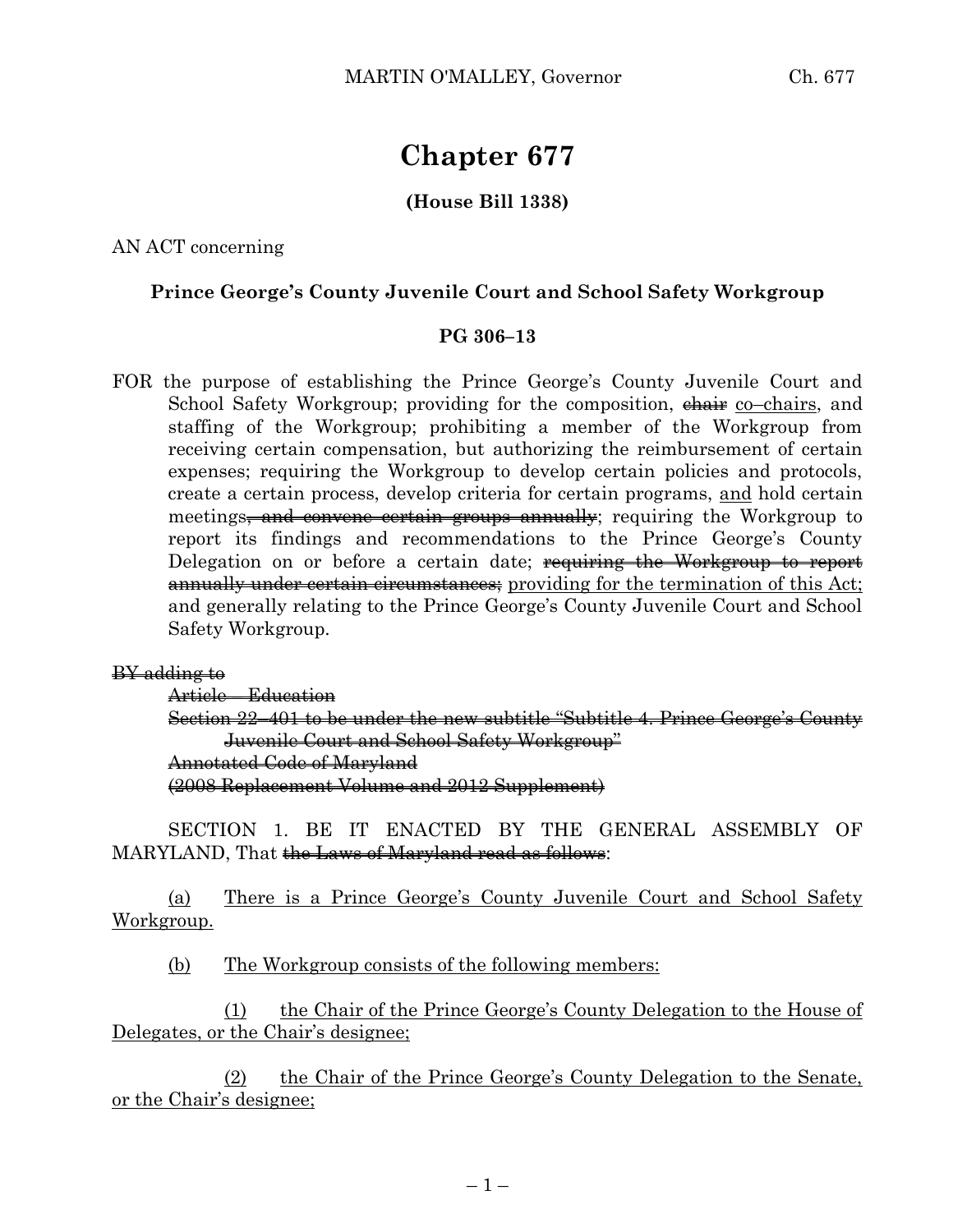(3) the Chair of the Prince George's County Council, or the Chair's designee;

(4) a representative from the Prince George's County Police Department, appointed by the Prince George's County Chief of Police;

(5) a representative from Prince George's County Public Schools, appointed by the Superintendent of Prince George's County Public Schools;

(6) a representative from the Prince George's County Office of the Sheriff, appointed by the Sheriff of Prince George's County;

(7) a representative from the Department of Juvenile Services appointed to the Prince George's County region, appointed by the Secretary of Juvenile Services;

(8) a representative from the Office of the Public Defender serving District 5 who works in the Juvenile Protection Division, appointed by the District Public Defender;

(9) a representative from the Office of the State's Attorney for Prince George's County who works in the Juvenile Division, appointed by the Prince George's County State's Attorney;

(10) a member of the Prince George's County School Board, appointed by the chair of the School Board;

(11) a school psychologist working in Prince George's County, appointed by the President of the Maryland School Psychologists' Association;

(12) the Director of Security Services for Prince George's County Public Schools; and

(13) the following members appointed by the Prince George's County Executive:

(i) a representative from the Commission for Children, Youth and Families (Local Management Board); and

(ii) a representative of the Prince George's County Department of Family Services.

(c) The Prince George's County Executive shall designate two co–chairs of the Workgroup.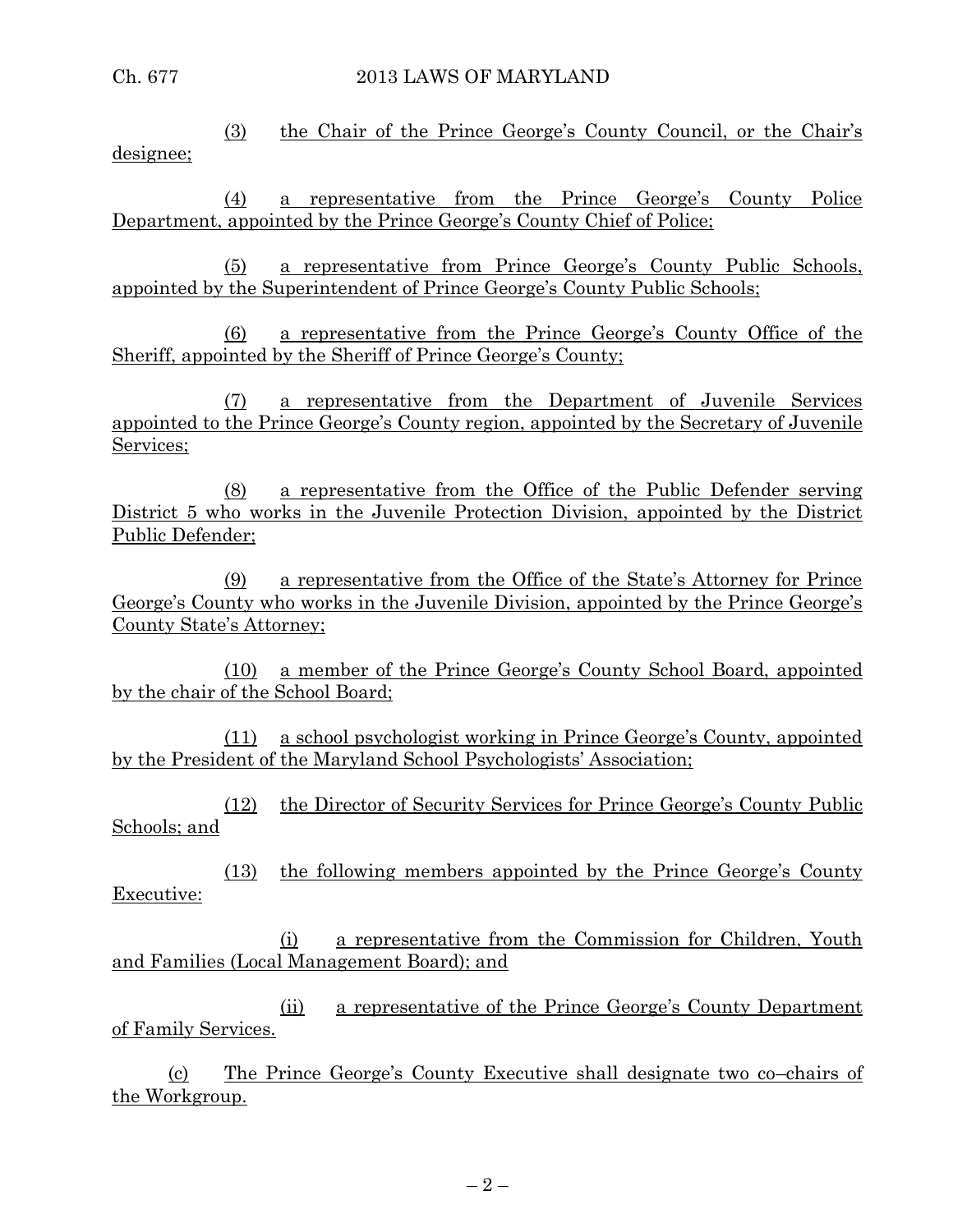(d) The Department of Juvenile Services shall provide staff for the Workgroup.

(e) A member of the Workgroup:

(1) may not receive compensation as a member of the Workgroup; but

(2) is entitled to reimbursement for expenses under the Standard State Travel Regulations, as provided in the State budget.

(f) The Workgroup shall:

(1) review and analyze school arrest and referral data collected by the Department of Juvenile Services and the Prince George's County school system and based on that data, identify the most common offenses for which students are arrested and referred to juvenile court;

(2) recommend interagency policies to reduce the number of school–based arrests and referrals for certain misdemeanor offenses to the Department of Juvenile Services and the juvenile court by diverting more youth to school– and community–based programs, with the goal to decrease the overrepresentation of African American youth in the juvenile justice system;

(3) recommend strategies to utilize more fully current resources and expand school– and community–based support services for youth who exhibit behavior problems in school;

(4) recommend a criteria–based, decision making process for referring students to school– or community–based programs and services instead of to the juvenile justice system for misdemeanor–type delinquent acts involving offenses identified by the Workgroup;

(5) recommend criteria for diversion programs developed for juveniles who have been charged with less serious delinquent acts and who the juvenile court believe would benefit from community alternatives in lieu of probation or commitment to the Department of Juvenile Services;

(6) hold at least two public meetings before October 1, 2013, during which the Workgroup seeks testimony from the public and juvenile advocacy groups; and

(7) develop a Collaborative Action Plan to reduce the number of school–based arrests and referrals to the juvenile court.

(g) On or before December 15, 2013, the Workgroup shall report its findings, action plan, and recommendations to the Prince George's County Delegation.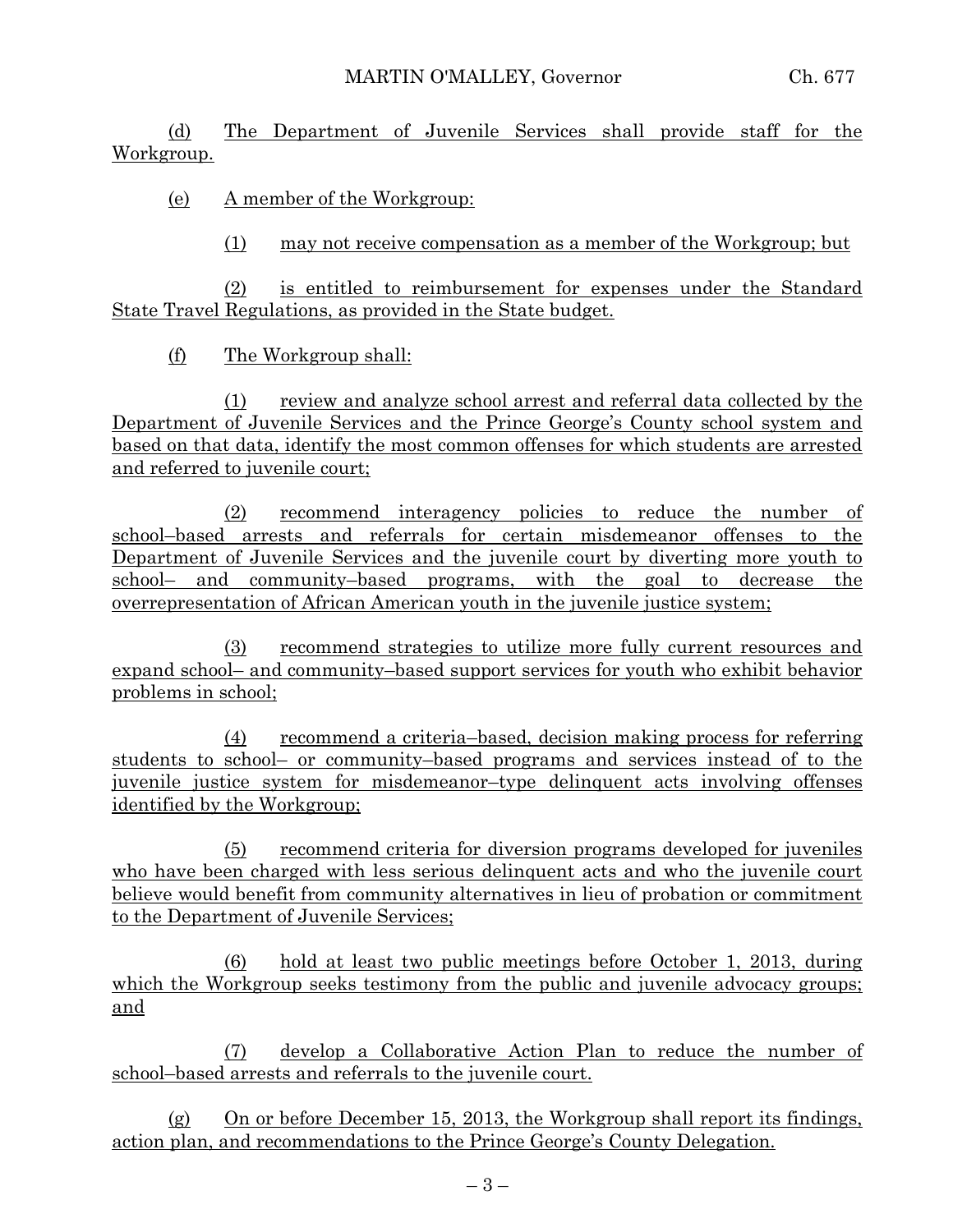### **Article – Education**

# **SUBTITLE 4. PRINCE GEORGE'S COUNTY JUVENILE COURT AND SCHOOL SAFETY WORKGROUP.**

**22–401.**

**(A) THERE IS A PRINCE GEORGE'S COUNTY JUVENILE COURT AND SCHOOL SAFETY WORKGROUP.**

**(B) THE WORKGROUP CONSISTS OF THE FOLLOWING MEMBERS:**

**(1) THE CHAIR OF THE PRINCE GEORGE'S COUNTY DELEGATION TO THE HOUSE OF DELEGATES, OR THE CHAIR'S DESIGNEE;**

**(2) THE CHAIR OF THE PRINCE GEORGE'S COUNTY DELEGATION TO THE SENATE, OR THE CHAIR'S DESIGNEE;**

**(3) THE JUVENILE COURT JUDGE OF THE PRINCE GEORGE'S COUNTY CIRCUIT COURT, JUVENILE DIVISION, APPOINTED BY THE CIRCUIT ADMINISTRATIVE JUDGE OF THE SEVENTH CIRCUIT;**

**(4) THE CHAIR OF THE PRINCE GEORGE'S COUNTY COUNCIL, OR THE CHAIR'S DESIGNEE;**

**(5) A REPRESENTATIVE FROM THE PRINCE GEORGE'S COUNTY POLICE DEPARTMENT, APPOINTED BY THE PRINCE GEORGE'S COUNTY CHIEF OF POLICE;**

**(6) A REPRESENTATIVE FROM PRINCE GEORGE'S COUNTY PUBLIC SCHOOLS, APPOINTED BY THE SUPERINTENDENT OF PRINCE GEORGE'S COUNTY PUBLIC SCHOOLS;**

**(7) A REPRESENTATIVE FROM THE PRINCE GEORGE'S COUNTY OFFICE OF THE SHERIFF, APPOINTED BY THE SHERIFF OF PRINCE GEORGE'S COUNTY;**

**(8) A REPRESENTATIVE FROM THE DEPARTMENT OF JUVENILE SERVICES APPOINTED TO THE PRINCE GEORGE'S COUNTY REGION, APPOINTED BY THE SECRETARY OF JUVENILE SERVICES;**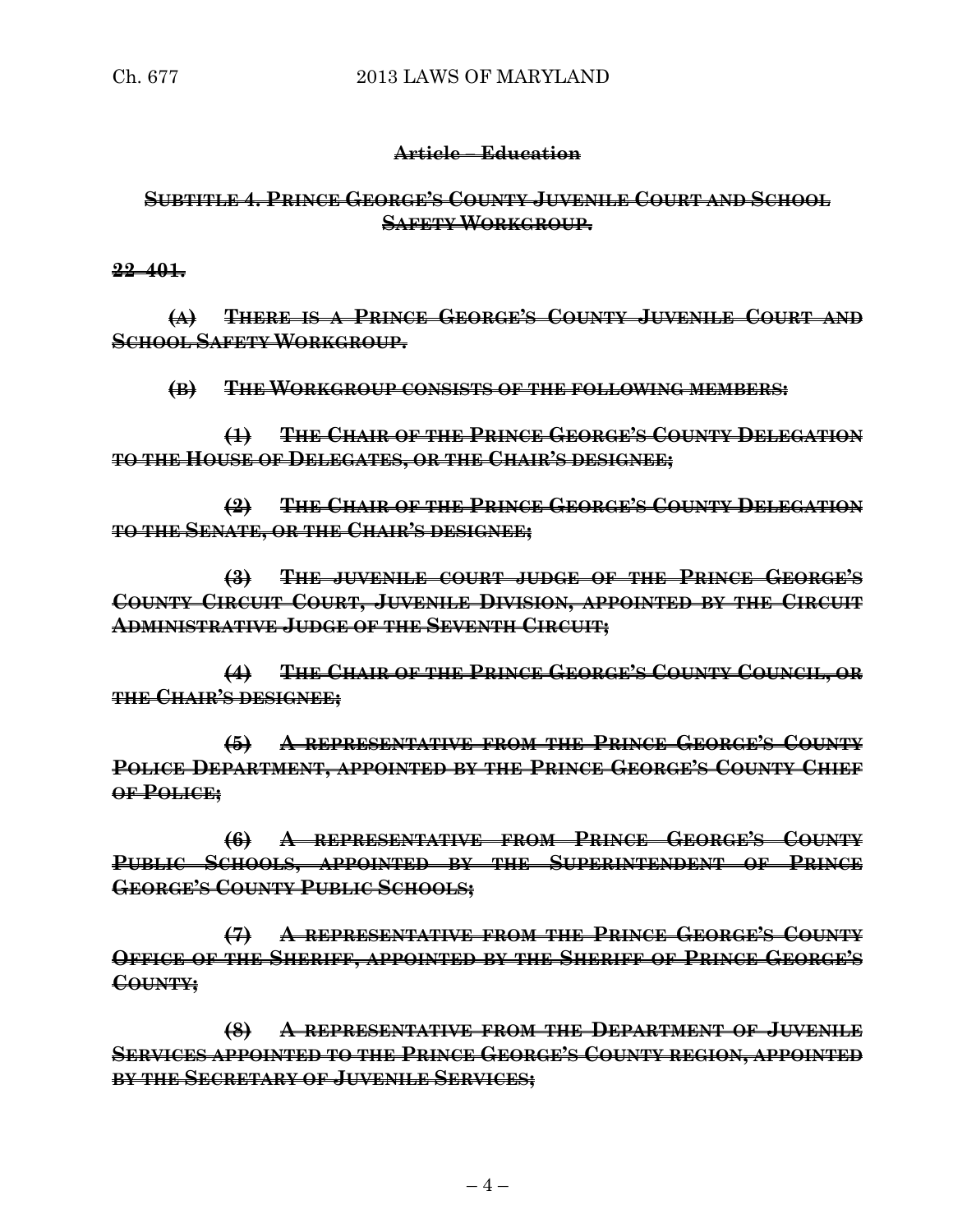**(9) A REPRESENTATIVE FROM THE OFFICE OF THE PUBLIC DEFENDER SERVING DISTRICT 5 WHO WORKS IN THE JUVENILE PROTECTION DIVISION, APPOINTED BY THE DISTRICT PUBLIC DEFENDER;**

**(10) A REPRESENTATIVE FROM THE OFFICE OF THE STATE'S ATTORNEY FOR PRINCE GEORGE'S COUNTY WHO WORKS IN THE JUVENILE DIVISION, APPOINTED BY THE PRINCE GEORGE'S COUNTY STATE'S ATTORNEY; AND**

**(11) THE FOLLOWING MEMBERS APPOINTED BY THE CHAIR OF THE PRINCE GEORGE'S COUNTY DELEGATION TO THE HOUSE OF DELEGATES:**

**(I) A REPRESENTATIVE FROM THE COMMISSION FOR CHILDREN, YOUTH AND FAMILIES (LOCAL MANAGEMENT BOARD); AND**

**(II) A MEMBER OF THE PRINCE GEORGE'S COUNTY SCHOOL BOARD.**

**(C) THE PRINCE GEORGE'S COUNTY EXECUTIVE SHALL DESIGNATE THE CHAIR OF THE WORKGROUP.**

**(D) THE PRINCE GEORGE'S COUNTY EXECUTIVE SHALL PROVIDE STAFF FOR THE WORKGROUP.**

**(E) A MEMBER OF THE WORKGROUP:**

**(1) MAY NOT RECEIVE COMPENSATION AS A MEMBER OF THE WORKGROUP; BUT**

**(2) IS ENTITLED TO REIMBURSEMENT FOR EXPENSES UNDER THE STANDARD STATE TRAVEL REGULATIONS, AS PROVIDED IN THE STATE BUDGET.**

**(F) THE WORKGROUP SHALL:**

**(1) DEVELOP INTERAGENCY POLICIES TO REDUCE THE NUMBER OF SCHOOL–BASED ARRESTS AND REFERRALS FOR CERTAIN MISDEMEANOR OFFENSES TO THE DEPARTMENT OF JUVENILE SERVICES AND THE JUVENILE COURT BY DIVERTING MORE YOUTH TO SCHOOL– AND COMMUNITY–BASED PROGRAMS, WITH THE GOAL TO DECREASE THE OVERREPRESENTATION OF AFRICAN AMERICAN YOUTH IN THE JUVENILE JUSTICE SYSTEM;**